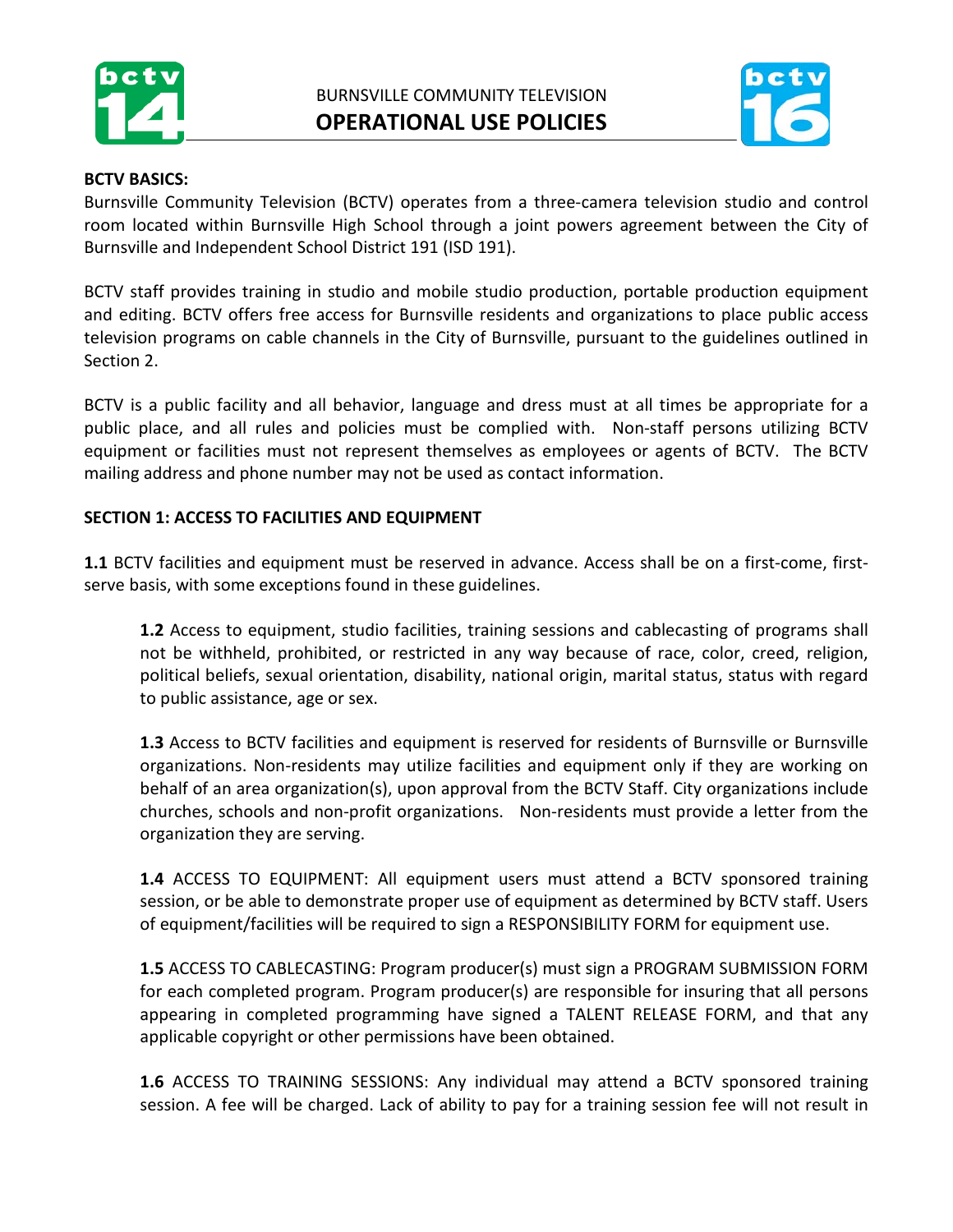denial to attend the training session. Instead the fee may be waived and volunteer hours requested in lieu of the fee.

**1.7** REFUNDS OF FEES: No training session fees will be refunded. Individuals with emergencies or unforeseen circumstances or individuals that cancel 24 hours in advance of a scheduled training session will be offered a rescheduled session at no additional cost.

### **SECTION 2: USER RESPONSIBILITY**

**2.1** Liabilities and Indemnification: It is the responsibility of a program producer to know and understand BCTV policies and procedures. As such, producers assume liability for their activities while utilizing BCTV services, equipment and facilities. The City of Burnsville, BCTV, or ISD 191 assume no responsibility for producer actions and will be indemnified and held harmless for any claims or damages resulting from producer utilization of BCTV services, equipment and facilities.

**2.2** All BCTV users/producers are responsible for insuring that use of equipment does not result in:

**2.2.1 COMMERCIAL ADVERTISING**: No advertising material will be cablecast. The display of commercial logos, products and services shall be avoided whenever and wherever possible.

**2.2.2 POLITICAL ADVERTISING:** No advertising material explicitly endorsing a candidate, platform or political issue will be cablecast. Programming that is political in nature but does not constitute as "explicit endorsement" is not prohibited.

**2.2.3 OBSCENE OR INDECENT MATERIAL OR LANGUAGE** shall not be cablecast, nor shall programs that promote illegal acts.

**2.2.4 LOTTERY INFORMATION**: Neither lotteries nor lottery information will be cablecast.

**2.2.5 COPYRIGHTED MATERIALS**: Program producers shall be held responsible for any disputes arising from unauthorized use of copyrighted materials.

**2.2.6 SELLING OF PROGRAMS**: The producer shall be held responsible for reimbursing BCTV for the actual cost(s) for any program or program portion produced with BCTV equipment that is sold or otherwise receives remuneration of a monetary nature. Production costs are determined by BCTV staff.

**2.2.7 DEFAMATION:** Programming containing defamation is prohibited. Defamation shall mean any material in a program and/or presentation that in the judgment of BCTV staff could be deemed defamation, slander or libel by local community standards or by standards established by any federal, state, or local regulation or law.

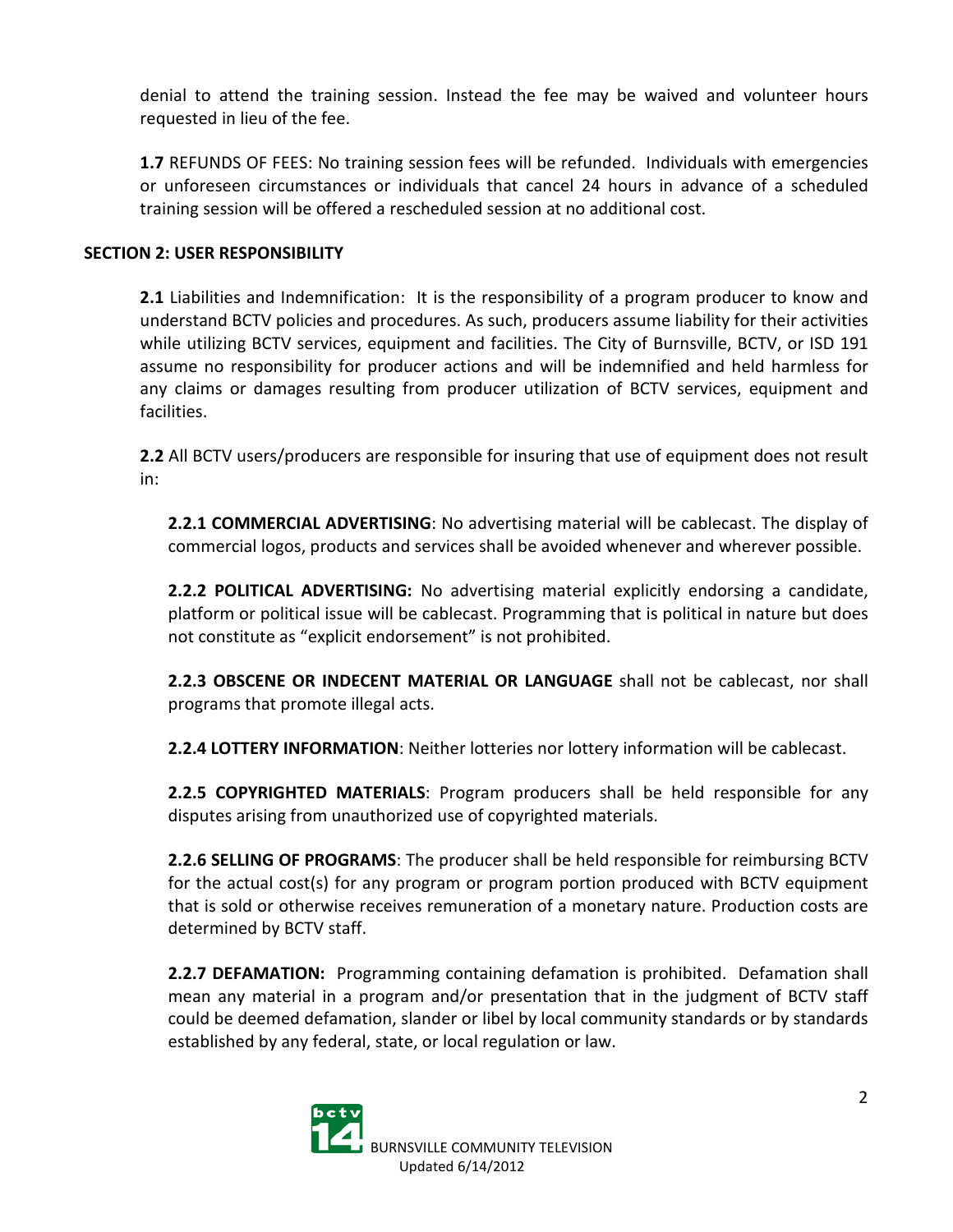**2.3** The BCTV user/producer is responsible for adhering to booking times and reservations. BCTV staff reserve the right to re-assign use of facilities or equipment if the user is more than 30 minutes late.

**2.3.1** Being late for a booking time or reservation may result in that time being booked for another producer.

**2.3.2** Being late for scheduled equipment pick up or return time may result in a temporary or permanent suspension of access to equipment as determined by BCTV staff.

**2.3.3** The user/producer is responsible for informing BCTV staff if equipment or facilities previously booked will not be utilized or if there is a change in pick-up or return time.

**2.3.4** Only the specific user/producer who makes a reservation can pick up or drop off equipment.

**2.3.5** It is the user/producer's responsibility to identify him/herself to the person(s) being taped, especially if the subject is not aware of the taping. At no time may an access user identify himself or herself as an employee or agent of the City of Burnsville, BCTV, or ISD 191.

**2.3.6** The user/producer assumes responsibility for damage done to any BCTV production equipment he or she has signed out, excluding normal wear and tear. Should damage occur to BCTV equipment, the user/producer is responsible for informing BCTV staff as soon as possible, but no later than upon return of the equipment. BCTV staff will review each equipment/facility damage and/or loss and determine the extent that the user is responsible.

**2.4** Productions using any BCTV equipment must fully credit BCTV at the end of a program for facilities use and assistance.

**2.5** Users should address any questions or concerns to the BCTV staff.

**2.6** A user who appears to be under the influence of alcohol or drugs, or whose conduct endangers the safety of people or facilities, or who engages in any illegal activity while using access equipment or facilities on BCTV property, or who violates BCTV or facility policies or procedures will be prohibited from using the access channels and facilities.

**2.7** Tobacco use is prohibited on school property and may not be used around BCTV equipment.

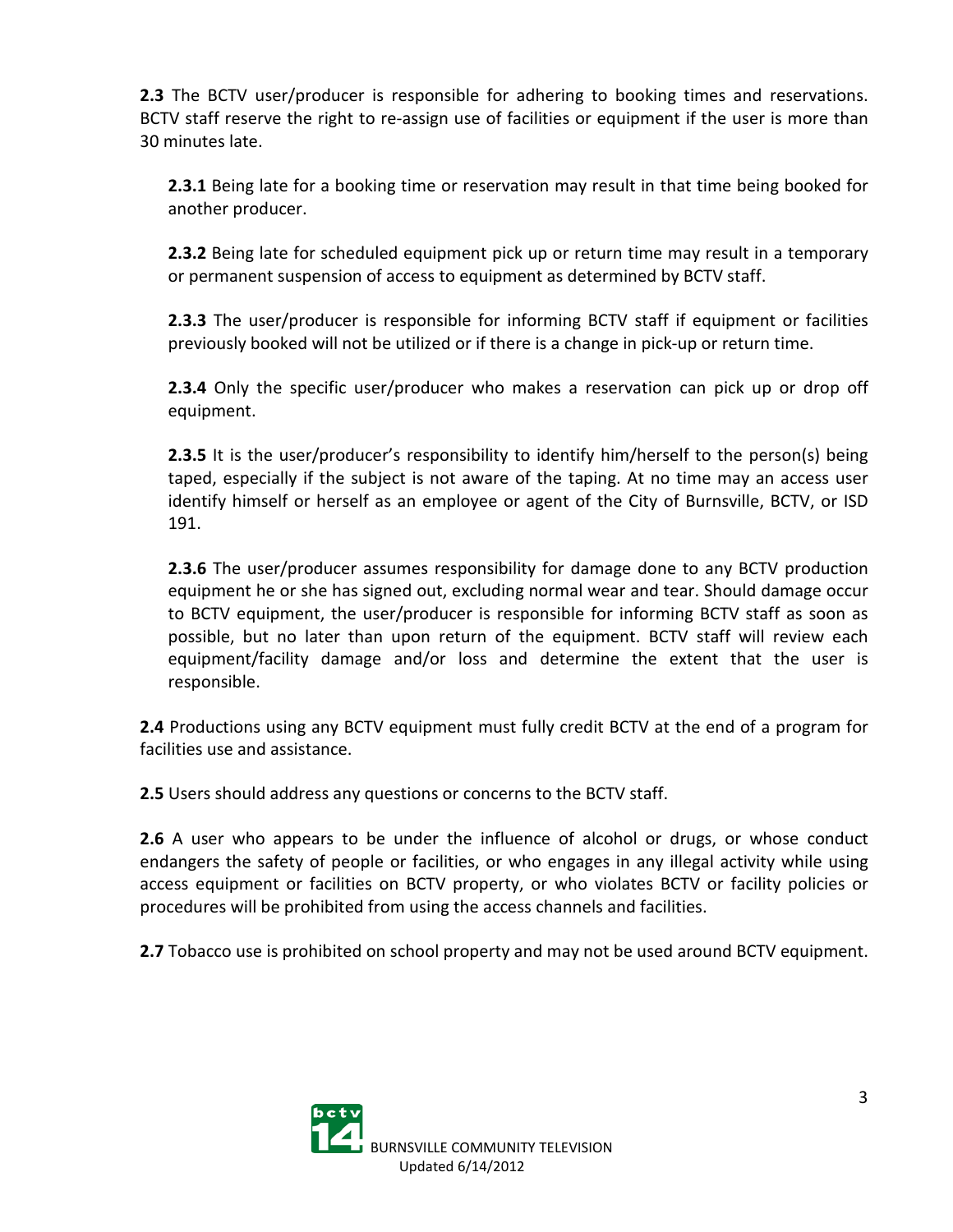### **SECTION 3: EQUIPMENT RESERVATION POLICY**

**3.1** Prior to reserving facility or equipment use, individuals and/or groups must fill out the appropriate VOLUNTEER FORMS and MUST be trained in a BCTV sponsored training session, or show competence in equipment use, determined by a BCTV staff member.

**3.2** Use of equipment or facilities must result in programming for one of the BCTV channels within six (6) months.

**3.3** If the person requesting equipment or facility use is under 18 years of age, a parent or guardian must sign the appropriate responsibility forms required for the facility and equipment use or check-out.

**3.3.1** Parents or guardians of equipment or facility users who are between the ages of 13 and 18 years of age must sign a PARENT/GUARDIAN PERMISSION FORM, allowing the minor to check out equipment or use equipment in the facility without being accompanied by an adult. PARENT/GUARDIAN PERMISSION FORMS must be updated each year.

**3.3.2** Use of equipment by minors age 12 and under will be considered on a case by case basis as determined by BCTV staff. If approved all minors under the age of 12 must be accompanied by an adult in all cases, including training seminars.

**3.4** Each person or group requesting use of BCTV equipment or facilities may:

**3.4.1** Make reservations up to one month in advance. (Example: On Feb. 29, reservations may be made up to March 29. On March 1, reservations may be made up to April 1.)

**3.4.2** Reserve up to four hours of studio production time per week.

**3.4.3** Reserve up to four hours of editing time per week per editing facility.

**3.4.4** Reserve up to one 24 hour block for portable equipment check-out per week. (Saturday to Monday time periods and time periods that include holidays will be counted as one booking.)

**3.4.5** Only one weekend per month may be reserved per member or group.

**3.5** Time in excess of the above may be obtained on a day-to-day basis. If unreserved time is available within 24 hours of requesting additional time, it may be reserved.

**3.6** Reservation of one portable camera system is allowed per person or group per check-out**.**

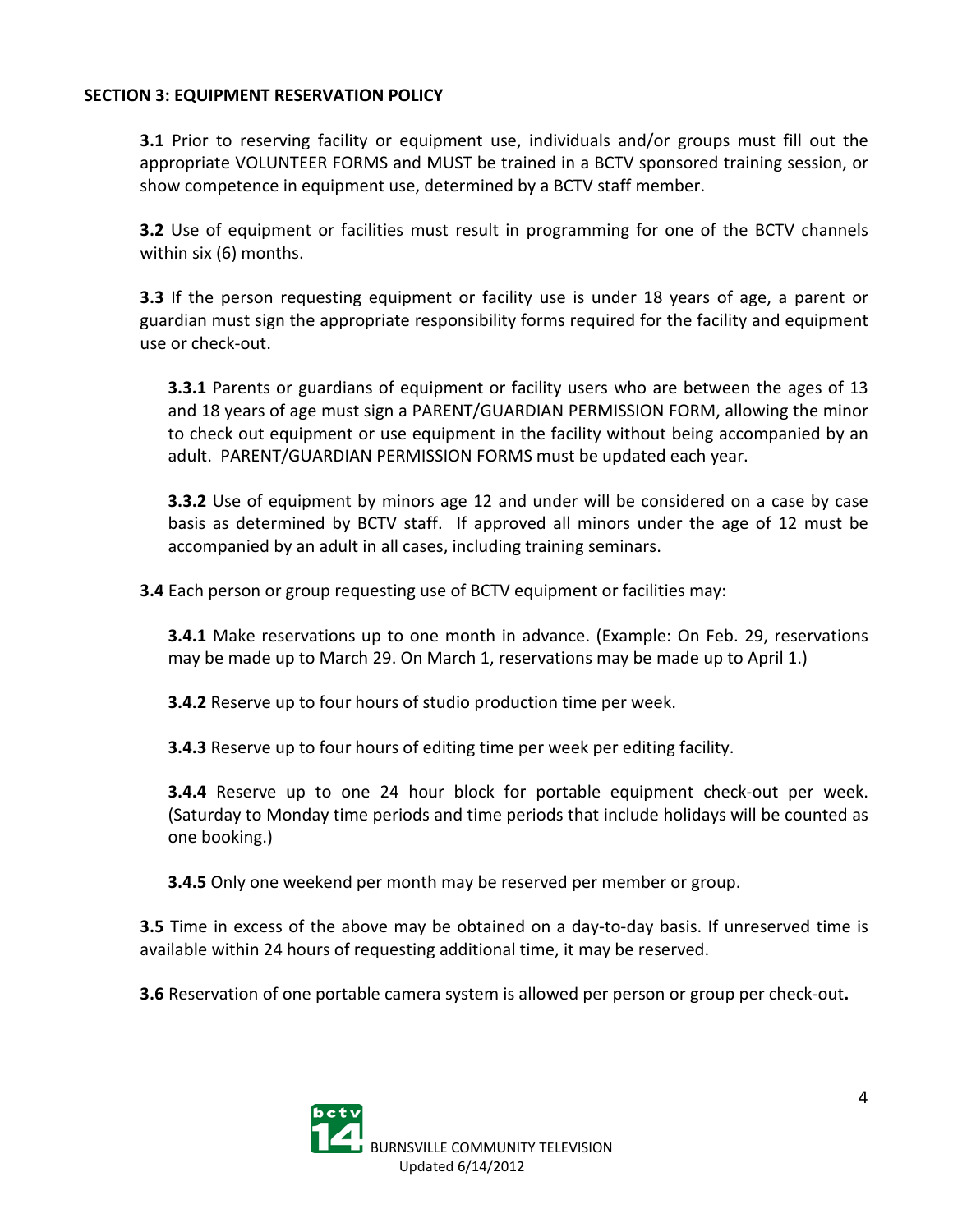**3.7** Sections **2.3.2** and **2.3.3** of this policy also apply to portable equipment. Please call the BCTV facility early to check on the possibility of extending your time so as to allow enough time to return the equipment in case other bookings have been made**.**

**3.8** If there are no reservations prior to or following reserved time, time may be extended with staff permission. Beyond this exception, all booking times must be strictly adhered to.

**3.9** Consecutive bookings by members of the same group will not be accepted.

# **SECTION 4: REMOTE EVENT COVERAGE**

**4.1** BCTV owns a portable production cart and co-owns a mobile production truck. These multi-camera remote event coverage resources are not available for checkout. Any coverage with these resources is scheduled and supported by BCTV staff. Some volunteers are scheduled by staff to run certain crew positions, which helps make event coverage possible.

**4.1.1** To this end, BCTV will generate a community event production schedule on a periodic basis that identifies events for which coverage is a high priority and reserves the appropriate equipment.

**4.1.2** BCTV staff will work with volunteers to fill crew positions on priority events.

**4.1.3** All remote event volunteers will be required to complete VOLUNTEER FORMS.

**4.1.4** Equipment, facility and staff needs resulting from the community event production schedule will supersede any other guidelines found in the BCTV Operational Use Policies.

**4.2** City organizations may request BCTV to cover an event. Requests should be made prior to the completion of the quarterly priority production schedule for consideration. Requests made after this schedule is complete will be considered based on the availability of the mobile production truck, and the availability of volunteers provided by the requesting organization.

**4.3** All events covered by BCTV will be produced by BCTV. An event coordinator may be required to coproduce the event and supply trained volunteers to fill the crew for the event.

**4.3.1** The co-producer must be certified in Mobile Studio Production and/or Multi-Camera Portable System production as applicable.

**4.3.2** The co-producer may be responsible for assembling a set-up crew certified in Mobile Studio Production and/or Multi-Camera Portable System production as directed by BCTV staff.

**4.3.3** The event coordinator may be required to supply a completed REMOTE PRODUCTION PROPOSAL as deemed necessary by the BCTV staff, because of special production requirements.

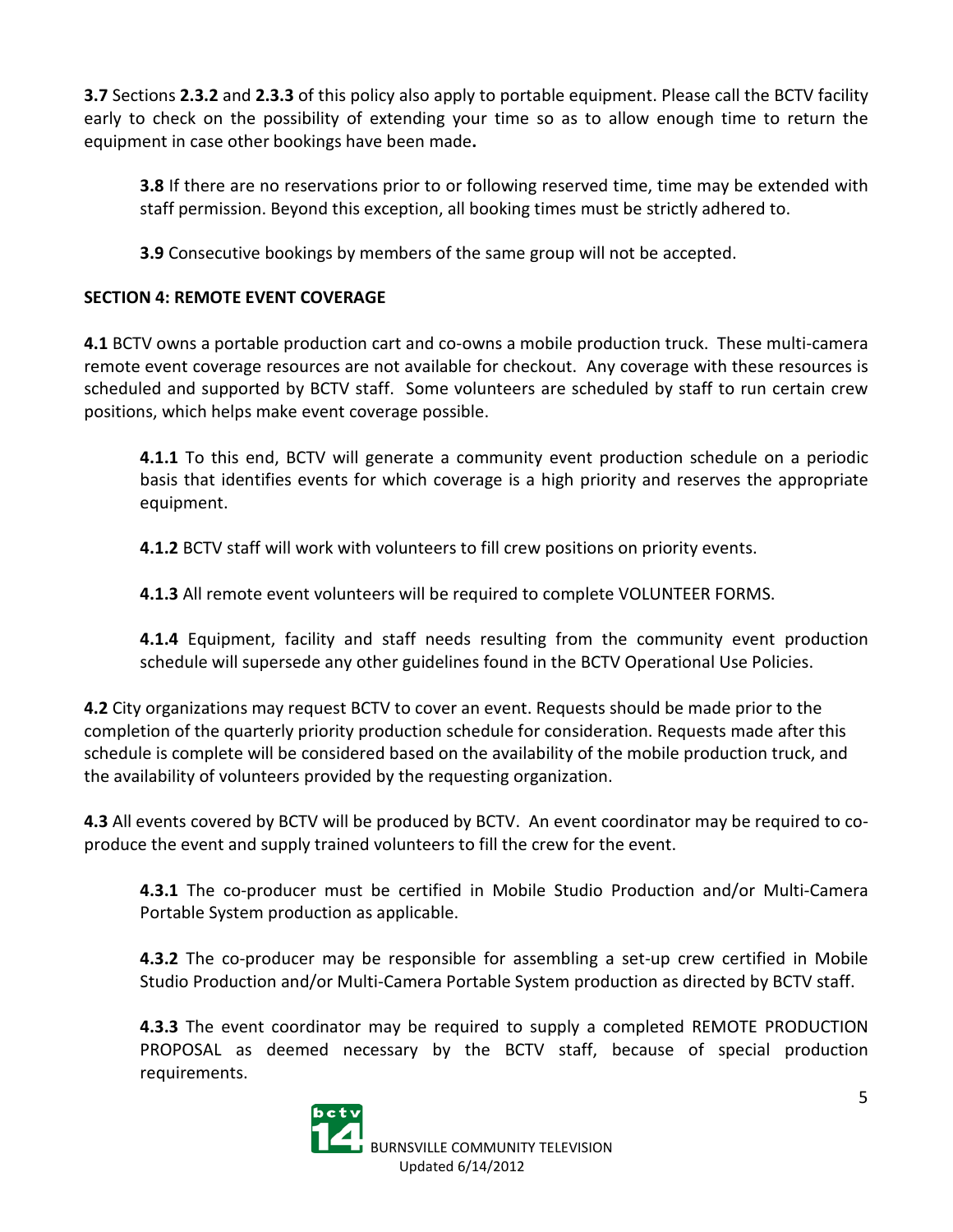**4.3.4** A crew list and AUTHORIZATION TO RECORD ON PREMISES FORM must be submitted one week prior to the production, unless the gathering of this information has been arranged by a staff member.

**4.4** All remote event productions, crews and equipment are subject to the approval of the BCTV staff. Event production requests may not be granted, or may be cancelled, based on factors such as location, staffing and equipment considerations, weather and safety issues.

### **SECTION 5: CABLECASTING**

**5.1** Completion and submission of a PROGRAM SUBMISSION FORM will constitute a formal request for cablecast time. A PROGRAM SUBMISSION FORM is required for any program to be cablecast, whether locally produced, dropped off or mailed to BCTV.

**5.1.1** Programs submitted for playback that are not facilitated or produced by a BCTV producer must be sponsored by a Burnsville resident or organization. The resident or organization sponsoring the program must sign the PROGRAM SUBMISSION FORM.

**5.2** The person signing the PROGRAM SUBMISSION FORM will be considered responsible for the content of the program.

**5.2.1** The PROGRAM SUBMISSION FORM must include the responsible party's full name and legal street address. P.O. boxes are not acceptable.

**5.2.2** A copy of the responsible parties valid MN Drivers License is required. If no MN Drivers License can be provided a piece of mail with current address may be utilized and must be approved by BCTV staff.

**5.2.3** A PROGRAM SERIES SUBMISSION FORM is required for series programs. The responsible party will be required to fill out a new PROGRAM SERIES SUBMISSION FORM for each series program for each calendar year.

**5.3** Programming will be scheduled at the discretion of the BCTV staff.

**5.4** Upon determination by BCTV staff that a program contains material for a mature audience, and/or unsuitable for children, the program will be scheduled in time slots no earlier than 11 p.m.

**5.9** Staff reserves the right to suspend or cancel the cablecasting of any program that contains poor technical quality.

**5.10** BCTV will not place any restrictions on political programming that is not already covered by these policies. Additionally, BCTV is under no governance from the FCC or any other governing or contractual body to assure "Equal Time" for candidates and issues. BCTV may,

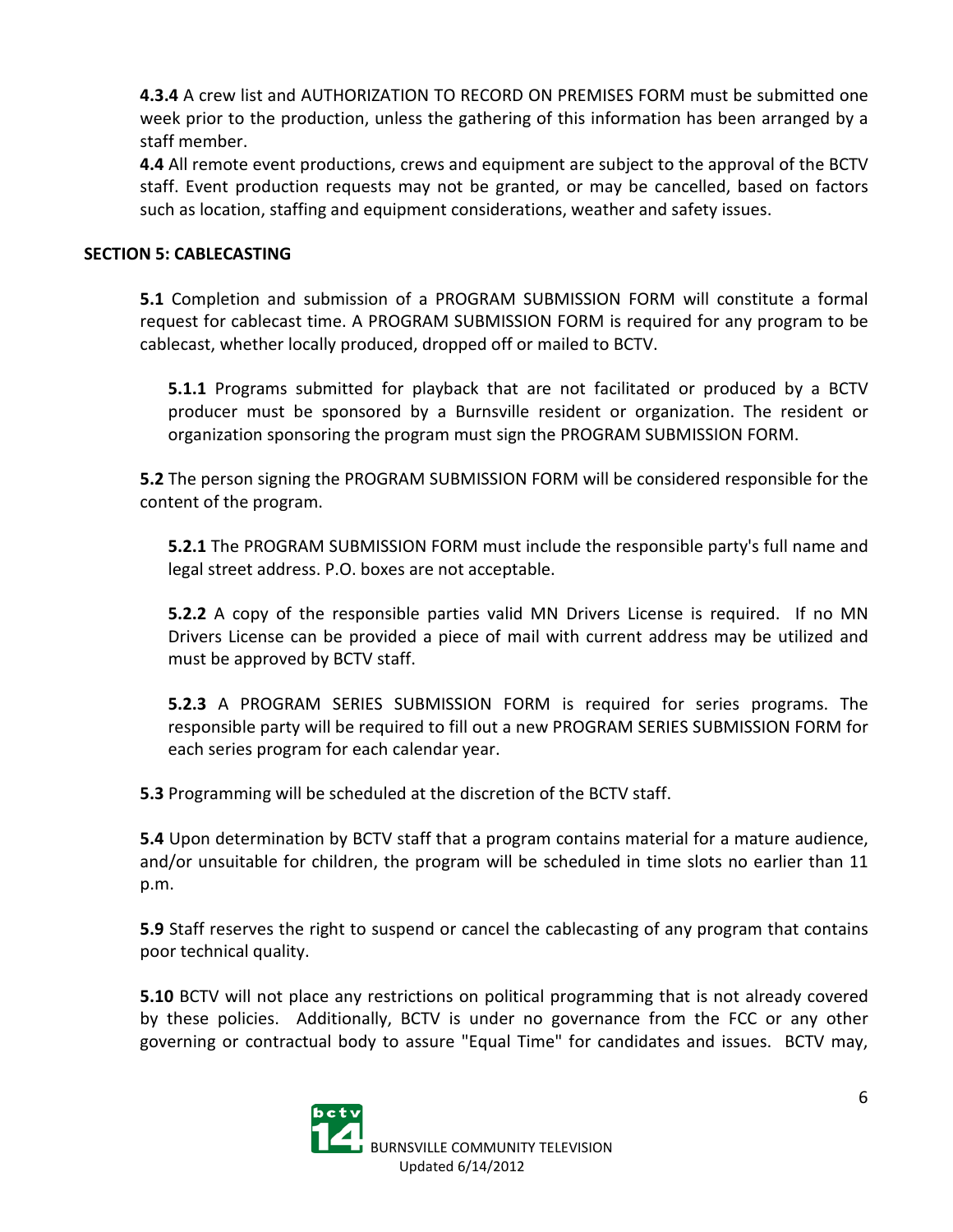from time-to-time, host candidate and issue forums either through a third party organization or in a manner that will promote equal access.

### **SECTION 6: MEDIA STORAGE PROCEDURES**

**6.1** The content of any media stored by BCTV is the sole responsibility of the access producer. Further, the producer is the sole owner of the content and said content may not be altered or censored in any way without the permission of the producer.

**6.2** All media owned by BCTV must be stored with BCTV.

**6.3** Edited and/or unedited media will be held with BCTV for ninety (90) days from the day they are entered in BCTV cataloging system.

**6.4** The producer of any completed program made at BCTV may receive one free copy of their production. Additional dubs may be purchased at the fees in effect on BCTV's rate card.

### **SECTION 7: STORAGE OF PROPS AND SETS**

**7.1** Approval for storage of props, sets, backdrops, costumes, etc., must be obtained from the BCTV staff, and is subject to the availability of storage area.

**7.1.1** As storage situations change, the access producer may be asked to remove the materials from storage.

**7.2** Materials left in storage will not be the responsibility of the City of Burnsville, BCTV, or ISD 191 should damage or losses occur.

#### **SECTION 8: SPONSORSHIP AND PROMOTION**

## **Producers of public access programs through BCTV have the right to solicit sponsorships under these guidelines:**

**8.1** "Sponsorship" is defined as goods, services, or grants in aid of a production provided to a program producer by a third party, not to include salary, pay, per-diem, or any form of profit paid to the producer(s) or crew.

**8.2** An acknowledgement of sponsorship may be made in the following manners: character generation, display of logo, and/or spoken audio at the beginning and/or end of the program in the same style as the other program credits. The two production methods in which sponsorship may be displayed must follow one and/or the other of these two formats:

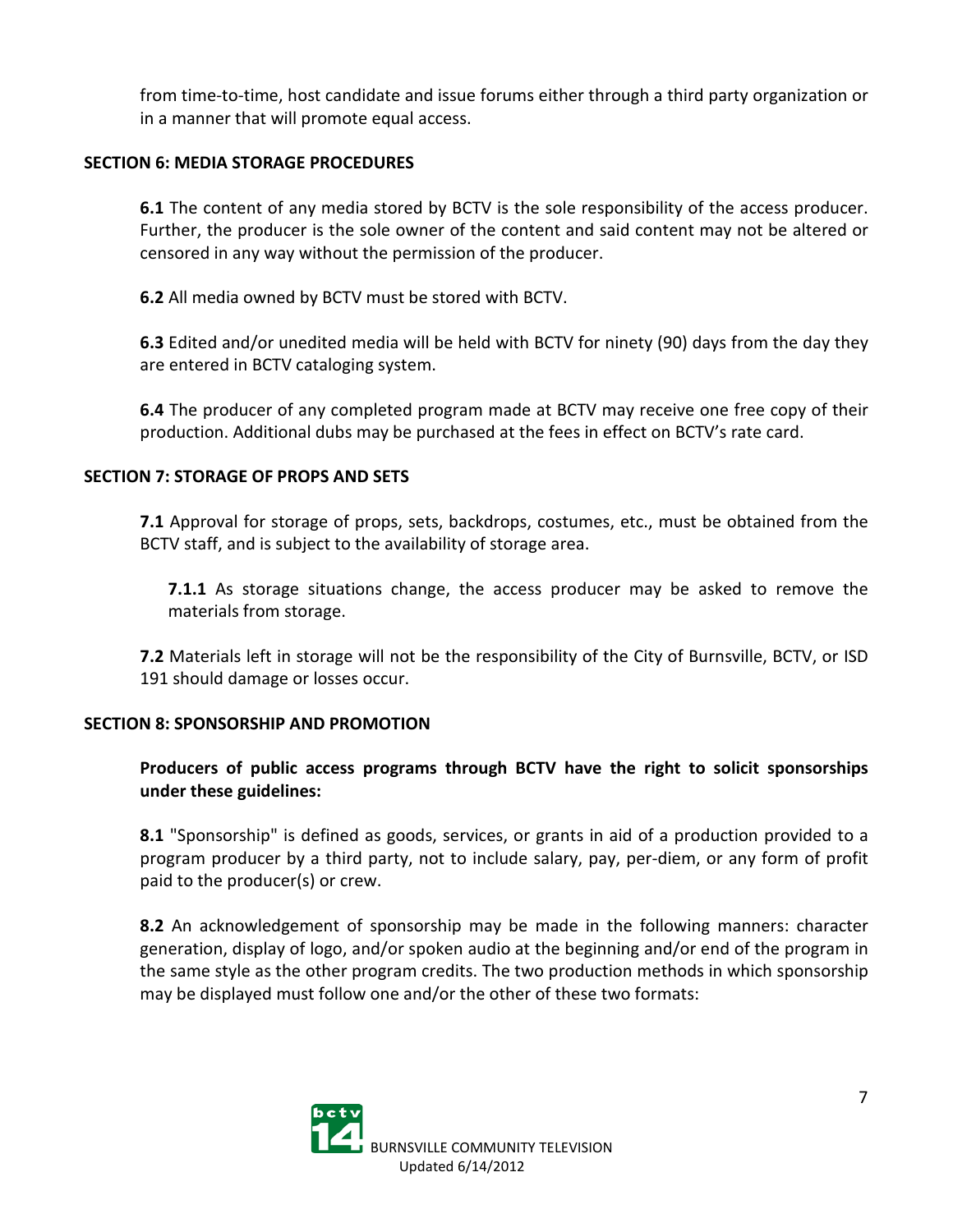**8.2.1** Special thanks to (name of sponsor) for (goods, services, or support provided), and/or,

**8.2.2** This program made possible (in part) by a grant from (name of sponsor).

**8.3** No price or call to action may be included in the sponsorship credit.

**8.4** Individual sponsorship messages shall be no longer than 15 seconds**.**

**8.5** Sponsorship messages must be reviewed by the BCTV staff.

**8.6** A maximum of 60 seconds of sponsor acknowledgements will be allowed before or after a single program, along with placement during "natural breaks" in programs**. In addition, no more than 10% of any programming hour will consist of sponsorship messages.** 

**8.7** In-kind sponsorships donating goods or services are allowed subject to the approval of the BCTV Staff.

## **SECTION 9: CHARACTER GENERATED MESSAGES**

**9.1** BCTV does not facilitate or manage a community billboard system.

# **SECTION 10: REGULATION OF POLICIES**

**10.1** The City of Burnsville, BCTV, and ISD 191 reserve the right to waive any self-imposed regulation when such waiver is judged to be in the public interest.

**10.2** All users of BCTV's facilities should be aware that they can be held accountable for their actions by the same laws that govern any public activity.

**10.3** Any person seeking relief against the City of Burnsville relating to any programming on BCTV shall be limited to injunctive relief and declaratory relief. *See* 47 U.S.C. § 555a(a); *Coplin v. Fairfield Public Access Television Committee,* 111 F.3d 1395 (8<sup>th</sup> Cir. 1997).

## **SECTION 11: APPEALS PROCESS**

**11.1** Unless otherwise stipulated in these guidelines, three violations of the above guidelines will result in a loss of all access privileges for up to one year. A single violation of a more serious nature, in the sole discretion and determination of the BCTV staff, may result in immediate suspension of all privileges for up to six months. Failure to deal with the access staff in a straight-forward, truthful, and courteous manner will also be considered a violation of the above guidelines.